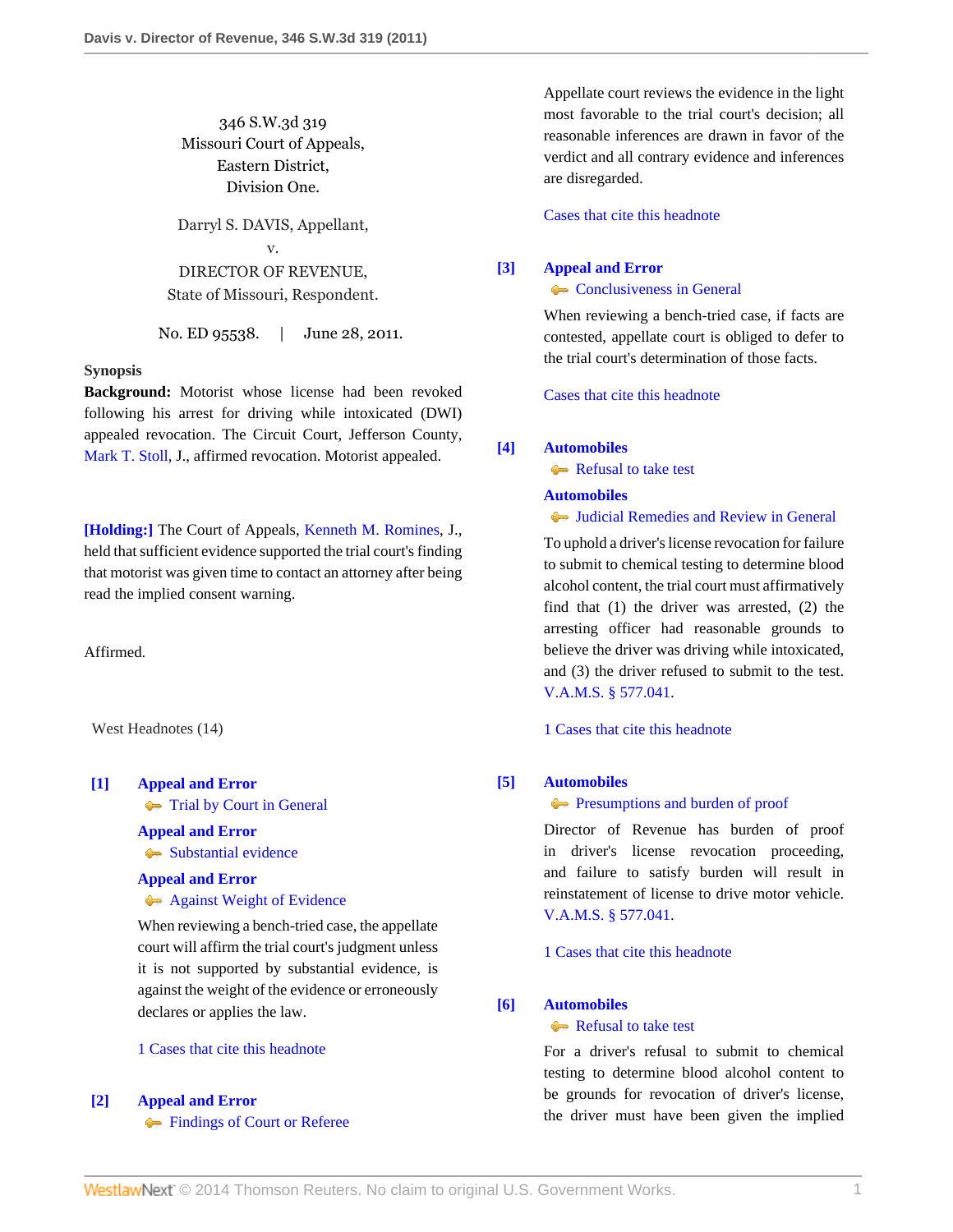consent warning and an opportunity to contact an attorney if he so requests. [V.A.M.S. § 577.041.](http://www.westlaw.com/Link/Document/FullText?findType=L&pubNum=1000229&cite=MOST577.041&originatingDoc=Ic0709be7a2c411e08bbeb4ca0e5b8ed9&refType=LQ&originationContext=document&vr=3.0&rs=cblt1.0&transitionType=DocumentItem&contextData=(sc.Search))

## [1 Cases that cite this headnote](http://www.westlaw.com/Link/RelatedInformation/DocHeadnoteLink?docGuid=Ic0709be7a2c411e08bbeb4ca0e5b8ed9&headnoteId=202557085800620111117131627&originationContext=document&vr=3.0&rs=cblt1.0&transitionType=CitingReferences&contextData=(sc.Search))

## <span id="page-1-1"></span>**[\[7\]](#page-3-1) [Automobiles](http://www.westlaw.com/Browse/Home/KeyNumber/48A/View.html?docGuid=Ic0709be7a2c411e08bbeb4ca0e5b8ed9&originationContext=document&vr=3.0&rs=cblt1.0&transitionType=DocumentItem&contextData=(sc.Search))**

#### [Refusal to take test](http://www.westlaw.com/Browse/Home/KeyNumber/48Ak144.1(1.20)/View.html?docGuid=Ic0709be7a2c411e08bbeb4ca0e5b8ed9&originationContext=document&vr=3.0&rs=cblt1.0&transitionType=DocumentItem&contextData=(sc.Search))

Under statute allowing for revocation of driver's license for failure to submit to chemical testing to determine blood alcohol content, a police officer is not obligated to inform a driver of his right to contact counsel, but a driver invokes this 20 minute abatement period whether he requests an attorney before or after he is given the implied consent warning. [V.A.M.S. § 577.041.](http://www.westlaw.com/Link/Document/FullText?findType=L&pubNum=1000229&cite=MOST577.041&originatingDoc=Ic0709be7a2c411e08bbeb4ca0e5b8ed9&refType=LQ&originationContext=document&vr=3.0&rs=cblt1.0&transitionType=DocumentItem&contextData=(sc.Search))

## [1 Cases that cite this headnote](http://www.westlaw.com/Link/RelatedInformation/DocHeadnoteLink?docGuid=Ic0709be7a2c411e08bbeb4ca0e5b8ed9&headnoteId=202557085800720111117131627&originationContext=document&vr=3.0&rs=cblt1.0&transitionType=CitingReferences&contextData=(sc.Search))

# <span id="page-1-2"></span>**[\[8\]](#page-3-2) [Automobiles](http://www.westlaw.com/Browse/Home/KeyNumber/48A/View.html?docGuid=Ic0709be7a2c411e08bbeb4ca0e5b8ed9&originationContext=document&vr=3.0&rs=cblt1.0&transitionType=DocumentItem&contextData=(sc.Search))**

# [Refusal to take test](http://www.westlaw.com/Browse/Home/KeyNumber/48Ak144.1(1.20)/View.html?docGuid=Ic0709be7a2c411e08bbeb4ca0e5b8ed9&originationContext=document&vr=3.0&rs=cblt1.0&transitionType=DocumentItem&contextData=(sc.Search))

Under statute allowing for revocation of driver's license for failure to submit to chemical testing to determine blood alcohol content, regardless of when the driver requests to contact an attorney, the 20-minute abatement period in which to contact an attorney always begins after the implied consent warning is given; even if a driver had been given the opportunity to contact a lawyer prior to the implied consent warning, he must receive an additional 20 minutes after the warning. [V.A.M.S. § 577.041.](http://www.westlaw.com/Link/Document/FullText?findType=L&pubNum=1000229&cite=MOST577.041&originatingDoc=Ic0709be7a2c411e08bbeb4ca0e5b8ed9&refType=LQ&originationContext=document&vr=3.0&rs=cblt1.0&transitionType=DocumentItem&contextData=(sc.Search))

## [1 Cases that cite this headnote](http://www.westlaw.com/Link/RelatedInformation/DocHeadnoteLink?docGuid=Ic0709be7a2c411e08bbeb4ca0e5b8ed9&headnoteId=202557085800820111117131627&originationContext=document&vr=3.0&rs=cblt1.0&transitionType=CitingReferences&contextData=(sc.Search))

#### <span id="page-1-3"></span>**[\[9\]](#page-3-3) [Automobiles](http://www.westlaw.com/Browse/Home/KeyNumber/48A/View.html?docGuid=Ic0709be7a2c411e08bbeb4ca0e5b8ed9&originationContext=document&vr=3.0&rs=cblt1.0&transitionType=DocumentItem&contextData=(sc.Search))**

## [Refusal to take test](http://www.westlaw.com/Browse/Home/KeyNumber/48Ak144.1(1.20)/View.html?docGuid=Ic0709be7a2c411e08bbeb4ca0e5b8ed9&originationContext=document&vr=3.0&rs=cblt1.0&transitionType=DocumentItem&contextData=(sc.Search))

Even if a police officer fails to comply precisely with provisions in statute allowing for revocation of driver's license for failure to submit to chemical testing to determine blood alcohol content, the revocation of a license may still be upheld if the Director of Revenue proves that driver was not prejudiced by the officer's violation. [V.A.M.S. § 577.041](http://www.westlaw.com/Link/Document/FullText?findType=L&pubNum=1000229&cite=MOST577.041&originatingDoc=Ic0709be7a2c411e08bbeb4ca0e5b8ed9&refType=LQ&originationContext=document&vr=3.0&rs=cblt1.0&transitionType=DocumentItem&contextData=(sc.Search))(4).

## [Cases that cite this headnote](http://www.westlaw.com/Link/RelatedInformation/DocHeadnoteLink?docGuid=Ic0709be7a2c411e08bbeb4ca0e5b8ed9&headnoteId=202557085800920111117131627&originationContext=document&vr=3.0&rs=cblt1.0&transitionType=CitingReferences&contextData=(sc.Search))

## <span id="page-1-0"></span>**[\[10\]](#page-3-4) [Automobiles](http://www.westlaw.com/Browse/Home/KeyNumber/48A/View.html?docGuid=Ic0709be7a2c411e08bbeb4ca0e5b8ed9&originationContext=document&vr=3.0&rs=cblt1.0&transitionType=DocumentItem&contextData=(sc.Search))**

## [Refusal of test](http://www.westlaw.com/Browse/Home/KeyNumber/48Ak144.2(10.3)/View.html?docGuid=Ic0709be7a2c411e08bbeb4ca0e5b8ed9&originationContext=document&vr=3.0&rs=cblt1.0&transitionType=DocumentItem&contextData=(sc.Search))

Sufficient evidence supported the trial court's finding that motorist was given time to contact an attorney after being read the implied consent warning pursuant to statute governing the revocation of driver's license for refusal to submit to a chemical test to determine blood alcohol content; arresting officer testified that he gave motorist an opportunity to call his attorney after the warning. [V.A.M.S. § 577.041](http://www.westlaw.com/Link/Document/FullText?findType=L&pubNum=1000229&cite=MOST577.041&originatingDoc=Ic0709be7a2c411e08bbeb4ca0e5b8ed9&refType=LQ&originationContext=document&vr=3.0&rs=cblt1.0&transitionType=DocumentItem&contextData=(sc.Search)).

[Cases that cite this headnote](http://www.westlaw.com/Link/RelatedInformation/DocHeadnoteLink?docGuid=Ic0709be7a2c411e08bbeb4ca0e5b8ed9&headnoteId=202557085801020111117131627&originationContext=document&vr=3.0&rs=cblt1.0&transitionType=CitingReferences&contextData=(sc.Search))

#### <span id="page-1-4"></span>**[\[11\]](#page-3-5) [Automobiles](http://www.westlaw.com/Browse/Home/KeyNumber/48A/View.html?docGuid=Ic0709be7a2c411e08bbeb4ca0e5b8ed9&originationContext=document&vr=3.0&rs=cblt1.0&transitionType=DocumentItem&contextData=(sc.Search))**

## [Refusal to take test](http://www.westlaw.com/Browse/Home/KeyNumber/48Ak144.1(1.20)/View.html?docGuid=Ic0709be7a2c411e08bbeb4ca0e5b8ed9&originationContext=document&vr=3.0&rs=cblt1.0&transitionType=DocumentItem&contextData=(sc.Search))

The 20-minute provision in the statute governing the revocation of driver's license for refusal to submit to a chemical test to determine blood alcohol content is met when the person attempts to contact an attorney unsuccessfully and the 20 minute statutory period expires, or the person abandons the attempt; abandonment occurs where the person made all the attempts he or she wants to make and reaches a decision to refuse to submit to the test before the 20 minutes has elapsed. [V.A.M.S. § 577.041.](http://www.westlaw.com/Link/Document/FullText?findType=L&pubNum=1000229&cite=MOST577.041&originatingDoc=Ic0709be7a2c411e08bbeb4ca0e5b8ed9&refType=LQ&originationContext=document&vr=3.0&rs=cblt1.0&transitionType=DocumentItem&contextData=(sc.Search))

[Cases that cite this headnote](http://www.westlaw.com/Link/RelatedInformation/DocHeadnoteLink?docGuid=Ic0709be7a2c411e08bbeb4ca0e5b8ed9&headnoteId=202557085801120111117131627&originationContext=document&vr=3.0&rs=cblt1.0&transitionType=CitingReferences&contextData=(sc.Search))

#### <span id="page-1-5"></span>**[\[12\]](#page-3-6) [Automobiles](http://www.westlaw.com/Browse/Home/KeyNumber/48A/View.html?docGuid=Ic0709be7a2c411e08bbeb4ca0e5b8ed9&originationContext=document&vr=3.0&rs=cblt1.0&transitionType=DocumentItem&contextData=(sc.Search))**

## [Refusal to take test](http://www.westlaw.com/Browse/Home/KeyNumber/48Ak144.1(1.20)/View.html?docGuid=Ic0709be7a2c411e08bbeb4ca0e5b8ed9&originationContext=document&vr=3.0&rs=cblt1.0&transitionType=DocumentItem&contextData=(sc.Search))

For purposes of statute governing the revocation of driver's license for refusal to submit to a chemical test to determine blood alcohol content, motorist abandoned his attempt to contact attorney when, after trying to reach his attorney for 15 minutes, he told the police officer "[Expletive] it. Let's get this over with." [V.A.M.S. § 577.041.](http://www.westlaw.com/Link/Document/FullText?findType=L&pubNum=1000229&cite=MOST577.041&originatingDoc=Ic0709be7a2c411e08bbeb4ca0e5b8ed9&refType=LQ&originationContext=document&vr=3.0&rs=cblt1.0&transitionType=DocumentItem&contextData=(sc.Search))

[Cases that cite this headnote](http://www.westlaw.com/Link/RelatedInformation/DocHeadnoteLink?docGuid=Ic0709be7a2c411e08bbeb4ca0e5b8ed9&headnoteId=202557085801220111117131627&originationContext=document&vr=3.0&rs=cblt1.0&transitionType=CitingReferences&contextData=(sc.Search))

#### <span id="page-1-6"></span>**[\[13\]](#page-3-7) [Appeal and Error](http://www.westlaw.com/Browse/Home/KeyNumber/30/View.html?docGuid=Ic0709be7a2c411e08bbeb4ca0e5b8ed9&originationContext=document&vr=3.0&rs=cblt1.0&transitionType=DocumentItem&contextData=(sc.Search))**

[Credibility of witnesses; trial court's](http://www.westlaw.com/Browse/Home/KeyNumber/30k1008.1(4)/View.html?docGuid=Ic0709be7a2c411e08bbeb4ca0e5b8ed9&originationContext=document&vr=3.0&rs=cblt1.0&transitionType=DocumentItem&contextData=(sc.Search)) [superior opportunity](http://www.westlaw.com/Browse/Home/KeyNumber/30k1008.1(4)/View.html?docGuid=Ic0709be7a2c411e08bbeb4ca0e5b8ed9&originationContext=document&vr=3.0&rs=cblt1.0&transitionType=DocumentItem&contextData=(sc.Search))

#### **[Evidence](http://www.westlaw.com/Browse/Home/KeyNumber/157/View.html?docGuid=Ic0709be7a2c411e08bbeb4ca0e5b8ed9&originationContext=document&vr=3.0&rs=cblt1.0&transitionType=DocumentItem&contextData=(sc.Search))**

**[Credibility of witnesses in general](http://www.westlaw.com/Browse/Home/KeyNumber/157k588/View.html?docGuid=Ic0709be7a2c411e08bbeb4ca0e5b8ed9&originationContext=document&vr=3.0&rs=cblt1.0&transitionType=DocumentItem&contextData=(sc.Search)) [Trial](http://www.westlaw.com/Browse/Home/KeyNumber/388/View.html?docGuid=Ic0709be7a2c411e08bbeb4ca0e5b8ed9&originationContext=document&vr=3.0&rs=cblt1.0&transitionType=DocumentItem&contextData=(sc.Search))**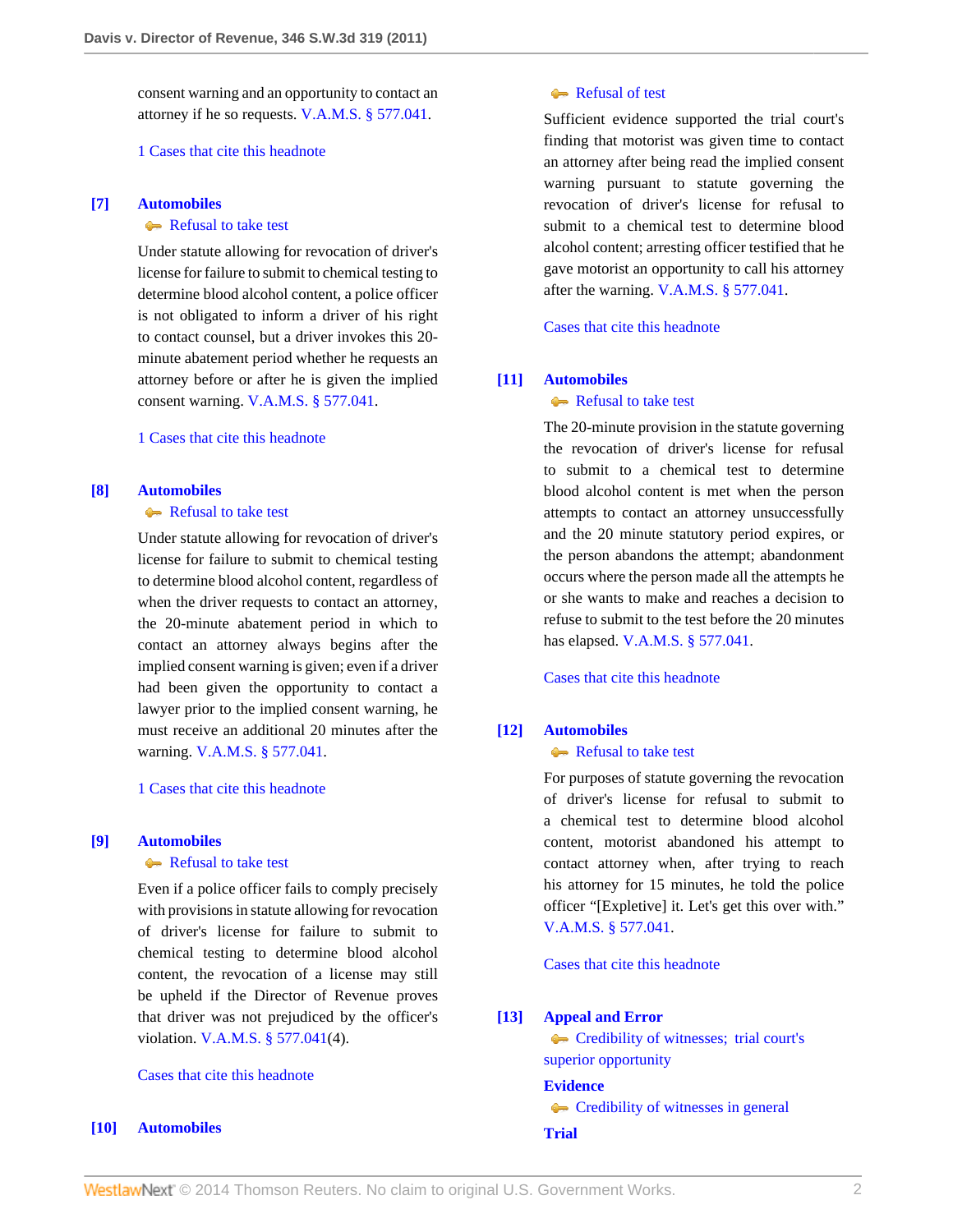# **[Rulings on Weight and Sufficiency of](http://www.westlaw.com/Browse/Home/KeyNumber/388k381/View.html?docGuid=Ic0709be7a2c411e08bbeb4ca0e5b8ed9&originationContext=document&vr=3.0&rs=cblt1.0&transitionType=DocumentItem&contextData=(sc.Search))** [Evidence](http://www.westlaw.com/Browse/Home/KeyNumber/388k381/View.html?docGuid=Ic0709be7a2c411e08bbeb4ca0e5b8ed9&originationContext=document&vr=3.0&rs=cblt1.0&transitionType=DocumentItem&contextData=(sc.Search))

Resolution of contested facts is a task for the trial court; in pursuit of that task, a trial court may accept or reject all, part or none of the testimony of any witness, and the appellate court must defer to the ability of the trial court to judge the credibility of a witness and ascertain the facts.

# [Cases that cite this headnote](http://www.westlaw.com/Link/RelatedInformation/DocHeadnoteLink?docGuid=Ic0709be7a2c411e08bbeb4ca0e5b8ed9&headnoteId=202557085801320111117131627&originationContext=document&vr=3.0&rs=cblt1.0&transitionType=CitingReferences&contextData=(sc.Search))

## <span id="page-2-5"></span>**[\[14\]](#page-4-0) [Automobiles](http://www.westlaw.com/Browse/Home/KeyNumber/48A/View.html?docGuid=Ic0709be7a2c411e08bbeb4ca0e5b8ed9&originationContext=document&vr=3.0&rs=cblt1.0&transitionType=DocumentItem&contextData=(sc.Search))**

# [Refusal to take test](http://www.westlaw.com/Browse/Home/KeyNumber/48Ak144.1(1.20)/View.html?docGuid=Ic0709be7a2c411e08bbeb4ca0e5b8ed9&originationContext=document&vr=3.0&rs=cblt1.0&transitionType=DocumentItem&contextData=(sc.Search))

For purposes of statute governing the revocation of driver's license for refusal to submit to a chemical test to determine blood alcohol content, the fact that arresting officer checked the final refusal box before giving motorist the opportunity to contact his attorney would normally result in reversal of revocation of driver's license, motorist was not prejudiced by the officer's actions because motorist's attempt to contact attorney turned out to be futile. [V.A.M.S.](http://www.westlaw.com/Link/Document/FullText?findType=L&pubNum=1000229&cite=MOST577.041&originatingDoc=Ic0709be7a2c411e08bbeb4ca0e5b8ed9&refType=LQ&originationContext=document&vr=3.0&rs=cblt1.0&transitionType=DocumentItem&contextData=(sc.Search)) [§ 577.041](http://www.westlaw.com/Link/Document/FullText?findType=L&pubNum=1000229&cite=MOST577.041&originatingDoc=Ic0709be7a2c411e08bbeb4ca0e5b8ed9&refType=LQ&originationContext=document&vr=3.0&rs=cblt1.0&transitionType=DocumentItem&contextData=(sc.Search)).

[Cases that cite this headnote](http://www.westlaw.com/Link/RelatedInformation/DocHeadnoteLink?docGuid=Ic0709be7a2c411e08bbeb4ca0e5b8ed9&headnoteId=202557085801420111117131627&originationContext=document&vr=3.0&rs=cblt1.0&transitionType=CitingReferences&contextData=(sc.Search))

## **Attorneys and Law Firms**

**\*321** Shane Batchelor, Roberts, Wooten & Zimmer, LLC, Hillsboro, MO, for appellant.

[Chris Koster,](http://www.westlaw.com/Link/Document/FullText?findType=h&pubNum=176284&cite=0369913201&originatingDoc=Ic0709be7a2c411e08bbeb4ca0e5b8ed9&refType=RQ&originationContext=document&vr=3.0&rs=cblt1.0&transitionType=DocumentItem&contextData=(sc.Search)) Atty. Gen., Jonathan H. Hale, Jefferson City, MO, for respondent.

#### **Opinion**

#### [KENNETH M. ROMINES,](http://www.westlaw.com/Link/Document/FullText?findType=h&pubNum=176284&cite=0175222401&originatingDoc=Ic0709be7a2c411e08bbeb4ca0e5b8ed9&refType=RQ&originationContext=document&vr=3.0&rs=cblt1.0&transitionType=DocumentItem&contextData=(sc.Search)) J.

#### <span id="page-2-6"></span>*Background and Procedural History*

This case is about what is required for a driver's refusal to submit to a breathalyzer test to be considered valid under [Section 577.041](http://www.westlaw.com/Link/Document/FullText?findType=L&pubNum=1000229&cite=MOST577.041&originatingDoc=Ic0709be7a2c411e08bbeb4ca0e5b8ed9&refType=LQ&originationContext=document&vr=3.0&rs=cblt1.0&transitionType=DocumentItem&contextData=(sc.Search))<sup>[1](#page-4-1)</sup> such that his license may be properly revoked.

On 28 February 2010, Appellant Darryl S. Davis (Appellant) was arrested on suspicion of driving while intoxicated. After being transported to the DeSoto Police Station, Appellant was read his Miranda rights, given the implied consent warning and the opportunity to contact a lawyer. The exact sequence of these events is what is at issue in this case. During the time Appellant was given to contact his lawyer, he spent approximately fifteen minutes trying to contact a lawyer, and then said to the arresting officer, "[Expletive] this. Let's get this over with."

At all times during his detention, Appellant refused to submit to a breathalyzer test. Consequently, the Director of Revenue (Director), notified him that his license **\*322** was revoked pursuant to [Section 577.041.](http://www.westlaw.com/Link/Document/FullText?findType=L&pubNum=1000229&cite=MOST577.041&originatingDoc=Ic0709be7a2c411e08bbeb4ca0e5b8ed9&refType=LQ&originationContext=document&vr=3.0&rs=cblt1.0&transitionType=DocumentItem&contextData=(sc.Search)) After a hearing, the trial court affirmed the revocation, finding that Appellant had been given sufficient opportunity to contact counsel prior to refusing the breathalyzer test.

#### <span id="page-2-2"></span><span id="page-2-1"></span>*Standard of Review*

<span id="page-2-0"></span>**[\[1\]](#page-0-0) [\[2\]](#page-0-1) [\[3\]](#page-0-2)** This court's review of bench-tried cases is governed by *Murphy v. Carron,* [536 S.W.2d 30 \(Mo.](http://www.westlaw.com/Link/Document/FullText?findType=Y&serNum=1976117479&pubNum=713&originationContext=document&vr=3.0&rs=cblt1.0&transitionType=DocumentItem&contextData=(sc.Search)) [banc 1976\)](http://www.westlaw.com/Link/Document/FullText?findType=Y&serNum=1976117479&pubNum=713&originationContext=document&vr=3.0&rs=cblt1.0&transitionType=DocumentItem&contextData=(sc.Search)). *[White v. Director of Revenue,](http://www.westlaw.com/Link/Document/FullText?findType=Y&serNum=2016386677&pubNum=4644&fi=co_pp_sp_4644_576&originationContext=document&vr=3.0&rs=cblt1.0&transitionType=DocumentItem&contextData=(sc.Search)#co_pp_sp_4644_576)* 255 S.W.3d 571, [576 \(Mo.App. S.D.2008\).](http://www.westlaw.com/Link/Document/FullText?findType=Y&serNum=2016386677&pubNum=4644&fi=co_pp_sp_4644_576&originationContext=document&vr=3.0&rs=cblt1.0&transitionType=DocumentItem&contextData=(sc.Search)#co_pp_sp_4644_576) We will affirm the trial court's judgment unless it is not supported by substantial evidence, is against the weight of the evidence or erroneously declares or applies the law. *[Id.](http://www.westlaw.com/Link/Document/FullText?findType=Y&serNum=2016386677&originationContext=document&vr=3.0&rs=cblt1.0&transitionType=DocumentItem&contextData=(sc.Search))* We review the evidence in the light most favorable to the trial court's decision. *[Id.](http://www.westlaw.com/Link/Document/FullText?findType=Y&serNum=2016386677&originationContext=document&vr=3.0&rs=cblt1.0&transitionType=DocumentItem&contextData=(sc.Search))* All reasonable inferences are drawn in favor of the verdict and all contrary evidence and inferences are disregarded. *[Id.](http://www.westlaw.com/Link/Document/FullText?findType=Y&serNum=2016386677&originationContext=document&vr=3.0&rs=cblt1.0&transitionType=DocumentItem&contextData=(sc.Search))* If facts are contested, we are obliged to defer to the trial court's determination of those facts. *[Id.](http://www.westlaw.com/Link/Document/FullText?findType=Y&serNum=2016386677&originationContext=document&vr=3.0&rs=cblt1.0&transitionType=DocumentItem&contextData=(sc.Search))*

#### <span id="page-2-4"></span>*Discussion*

<span id="page-2-3"></span>**[\[4\]](#page-0-3) [\[5\]](#page-0-4)** To uphold a driver's license revocation for failure to submit to chemical testing, the trial court must affirmatively find that (1) the driver was arrested, (2) the arresting officer had reasonable grounds to believe the driver was driving while intoxicated, and (3) the driver refused to submit to the test. § 577.041.4. The Director of Revenue has the burden of proof, and failure to satisfy the burden will result in reinstatement of the license to drive a motor vehicle.

*McMaster v. Lohman,* [941 S.W.2d 813, 815–16 \(Mo.App.](http://www.westlaw.com/Link/Document/FullText?findType=Y&serNum=1997079985&pubNum=713&fi=co_pp_sp_713_815&originationContext=document&vr=3.0&rs=cblt1.0&transitionType=DocumentItem&contextData=(sc.Search)#co_pp_sp_713_815) [W.D.1997\).](http://www.westlaw.com/Link/Document/FullText?findType=Y&serNum=1997079985&pubNum=713&fi=co_pp_sp_713_815&originationContext=document&vr=3.0&rs=cblt1.0&transitionType=DocumentItem&contextData=(sc.Search)#co_pp_sp_713_815) Appellant does not contest Director's proof of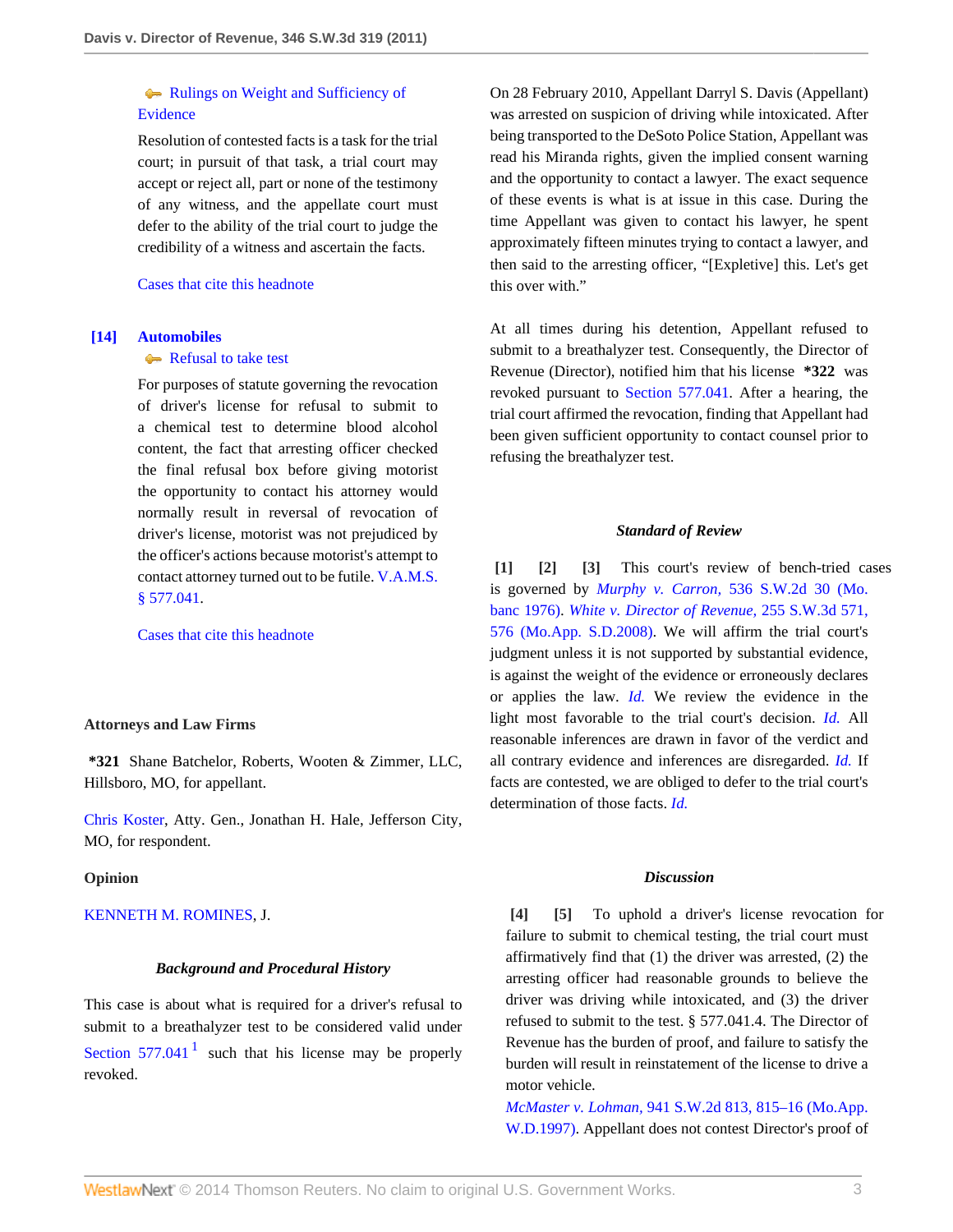the first two elements. Only the third element is at issue in this case. Appellant argues that he was not given the required twenty minutes to attempt to contact a lawyer after being given the implied consent warning and so his refusal was invalid.

<span id="page-3-3"></span><span id="page-3-2"></span><span id="page-3-1"></span><span id="page-3-0"></span>**[\[6\]](#page-0-5) [\[7\]](#page-1-1) [\[8\]](#page-1-2) [\[9\]](#page-1-3)** For a refusal to be valid under 577.041, such that the Director may revoke a driver's license, the driver must have been given the Implied Consent Warning and an opportunity to contact an attorney if he so requests. *See [White,](http://www.westlaw.com/Link/Document/FullText?findType=Y&serNum=2016386677&pubNum=4644&fi=co_pp_sp_4644_580&originationContext=document&vr=3.0&rs=cblt1.0&transitionType=DocumentItem&contextData=(sc.Search)#co_pp_sp_4644_580)* [255 S.W.3d at 580.](http://www.westlaw.com/Link/Document/FullText?findType=Y&serNum=2016386677&pubNum=4644&fi=co_pp_sp_4644_580&originationContext=document&vr=3.0&rs=cblt1.0&transitionType=DocumentItem&contextData=(sc.Search)#co_pp_sp_4644_580) The pertinent part of [Section 577.041](http://www.westlaw.com/Link/Document/FullText?findType=L&pubNum=1000229&cite=MOST577.041&originatingDoc=Ic0709be7a2c411e08bbeb4ca0e5b8ed9&refType=LQ&originationContext=document&vr=3.0&rs=cblt1.0&transitionType=DocumentItem&contextData=(sc.Search)) reads:

> The request of the officer [to submit to a chemical test] shall include the reasons of the officer for requesting the person to submit to a test and also shall inform the person that evidence of refusal to take the test may be used against such person and that the person's license shall be immediately revoked upon refusal to take the test.

This portion of the statute is commonly referred to as the Implied Consent Warning. This section goes on to state that: "If a person when requested to submit to any test allowed pursuant to section 577.020 requests to speak to an attorney, the person shall be granted twenty minutes in which to attempt to contact an attorney." Section 577.041.1. A police officer is not obligated to inform a driver of his right to contact counsel, but a driver invokes this twenty-minute abatement period whether he requests an attorney before or after he is given the Implied Consent Warning. *[Norris v. Director of Revenue,](http://www.westlaw.com/Link/Document/FullText?findType=Y&serNum=2021323368&pubNum=4644&fi=co_pp_sp_4644_727&originationContext=document&vr=3.0&rs=cblt1.0&transitionType=DocumentItem&contextData=(sc.Search)#co_pp_sp_4644_727)* [304 S.W.3d 724, 727 \(Mo. banc 2010\);](http://www.westlaw.com/Link/Document/FullText?findType=Y&serNum=2021323368&pubNum=4644&fi=co_pp_sp_4644_727&originationContext=document&vr=3.0&rs=cblt1.0&transitionType=DocumentItem&contextData=(sc.Search)#co_pp_sp_4644_727) *[Schmidt v. Director](http://www.westlaw.com/Link/Document/FullText?findType=Y&serNum=2001553105&pubNum=4644&fi=co_pp_sp_4644_691&originationContext=document&vr=3.0&rs=cblt1.0&transitionType=DocumentItem&contextData=(sc.Search)#co_pp_sp_4644_691) of Revenue, State of Mo.,* [48 S.W.3d 688, 691 \(Mo.App.](http://www.westlaw.com/Link/Document/FullText?findType=Y&serNum=2001553105&pubNum=4644&fi=co_pp_sp_4644_691&originationContext=document&vr=3.0&rs=cblt1.0&transitionType=DocumentItem&contextData=(sc.Search)#co_pp_sp_4644_691) [W.D.2001\).](http://www.westlaw.com/Link/Document/FullText?findType=Y&serNum=2001553105&pubNum=4644&fi=co_pp_sp_4644_691&originationContext=document&vr=3.0&rs=cblt1.0&transitionType=DocumentItem&contextData=(sc.Search)#co_pp_sp_4644_691) Regardless of when the driver requests to contact an attorney, the abatement period always begins after the Implied Consent Warning is given. *White,* [255 S.W.3d at](http://www.westlaw.com/Link/Document/FullText?findType=Y&serNum=2016386677&pubNum=4644&fi=co_pp_sp_4644_579&originationContext=document&vr=3.0&rs=cblt1.0&transitionType=DocumentItem&contextData=(sc.Search)#co_pp_sp_4644_579) [579.](http://www.westlaw.com/Link/Document/FullText?findType=Y&serNum=2016386677&pubNum=4644&fi=co_pp_sp_4644_579&originationContext=document&vr=3.0&rs=cblt1.0&transitionType=DocumentItem&contextData=(sc.Search)#co_pp_sp_4644_579) Even if a driver had been given the opportunity to contact a lawyer prior to the Implied Consent Warning, he must receive an additional twenty minutes after the warning. **\*323** *[Weil v. Director of Revenue,](http://www.westlaw.com/Link/Document/FullText?findType=Y&serNum=2021414641&pubNum=4644&fi=co_pp_sp_4644_770&originationContext=document&vr=3.0&rs=cblt1.0&transitionType=DocumentItem&contextData=(sc.Search)#co_pp_sp_4644_770)* 304 S.W.3d 768, 770 [\(Mo.App. E.D.2010\)](http://www.westlaw.com/Link/Document/FullText?findType=Y&serNum=2021414641&pubNum=4644&fi=co_pp_sp_4644_770&originationContext=document&vr=3.0&rs=cblt1.0&transitionType=DocumentItem&contextData=(sc.Search)#co_pp_sp_4644_770). Succinctly put, for a refusal to be valid, the following sequence of events must occur *in this order:*

- (1) Driver is given the Implied Consent Warning;
- (2) Driver is given twenty minutes to contact an attorney if driver requested this opportunity at time any time;

<span id="page-3-8"></span>(3) Twenty-minute abatement period expires or driver voluntarily abandons his efforts to contact attorney<sup>[2](#page-4-2)</sup>; and

(4) Driver refuses to submit to chemical test.

Even if an officer fails to comply with these steps precisely, the revocation of a license may still be upheld if the Director proves that driver was not prejudiced by the officer's violation. *[Schussler v. Fischer,](http://www.westlaw.com/Link/Document/FullText?findType=Y&serNum=2009438685&pubNum=4644&fi=co_pp_sp_4644_653&originationContext=document&vr=3.0&rs=cblt1.0&transitionType=DocumentItem&contextData=(sc.Search)#co_pp_sp_4644_653)* 196 S.W.3d 648, [653 \(Mo.App. W.D.2006\)](http://www.westlaw.com/Link/Document/FullText?findType=Y&serNum=2009438685&pubNum=4644&fi=co_pp_sp_4644_653&originationContext=document&vr=3.0&rs=cblt1.0&transitionType=DocumentItem&contextData=(sc.Search)#co_pp_sp_4644_653).

<span id="page-3-4"></span>**[\[10\]](#page-1-0)** Appellant does not contest that he was given the Implied Consent Warning, that he was given the opportunity to contact a lawyer *at some point,* or that at all times he refused to submit to the breathalyzer test. Appellant only argues that there was no evidence that he was given twenty minutes to contact an attorney *after* being advised of the Implied Consent Warning. The issue of in what order events actually occurred is a factual one to be determined by the trial court. *See [White,](http://www.westlaw.com/Link/Document/FullText?findType=Y&serNum=2016386677&pubNum=4644&fi=co_pp_sp_4644_577&originationContext=document&vr=3.0&rs=cblt1.0&transitionType=DocumentItem&contextData=(sc.Search)#co_pp_sp_4644_577)* [255 S.W.3d at 577.](http://www.westlaw.com/Link/Document/FullText?findType=Y&serNum=2016386677&pubNum=4644&fi=co_pp_sp_4644_577&originationContext=document&vr=3.0&rs=cblt1.0&transitionType=DocumentItem&contextData=(sc.Search)#co_pp_sp_4644_577)

<span id="page-3-6"></span><span id="page-3-5"></span>**[\[11\]](#page-1-4) [\[12\]](#page-1-5)** Contrary to Appellant's claim, there is evidence in the record, in the form of testimony from the arresting officer, that Appellant was given an opportunity to call his attorney *after* the implied consent warning:

> At 1:15 he was given an opportunity to contact his attorney. I read the Implied Consent. He refused. I checked the box. At the same time that he stated he did not want to take the test he wanted to talk to his attorney and at that point and time I stopped everything, checked it at 1:15, *and then* gave him an opportunity to contact his lawyer. (Emphasis added.)

<span id="page-3-9"></span>The trial court could conclude from this that Appellant was given the opportunity to contact a lawyer after he was advised of the Implied Consent Warning.<sup>[3](#page-4-3)</sup>

<span id="page-3-7"></span>**[\[13\]](#page-1-6)** Appellant's argument really boils down to one of inconsistencies in the arrest reports and the officer's testimony. Three reports were generated as a result of Appellant's arrest. The Probable Cause Statement does not mention whether or not Appellant was given the Implied Consent Warning. The Narrative Report states that the officer requested a breath sample at the same time the Implied Consent warning was given and Appellant refused to submit.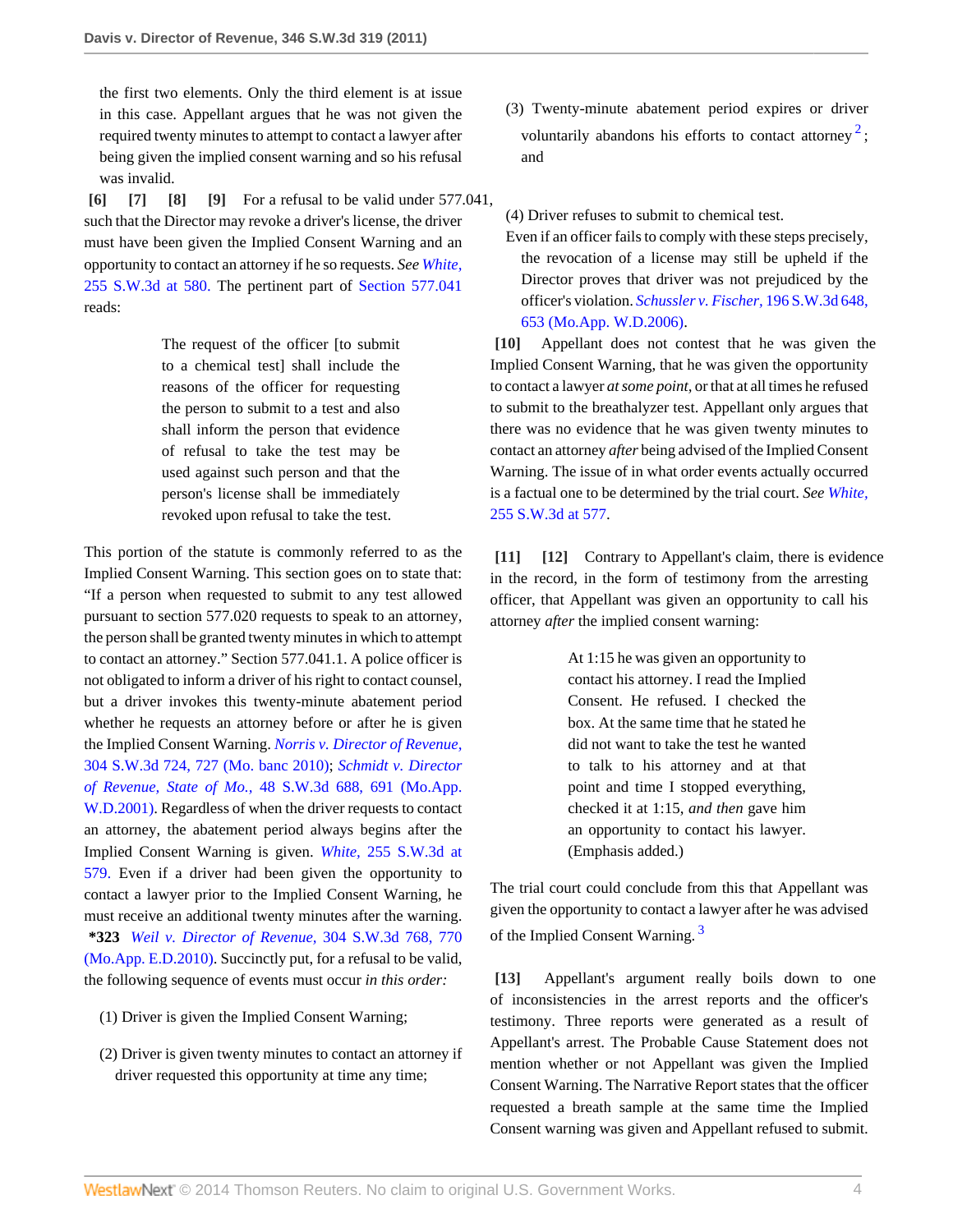The Alcohol Influence Report states that the Appellant was advised of implied consent at 1:15 a.m. It also states that Appellant requested an attorney **\*324** prior to the Warning and that the time he requested an attorney was 1:15 a.m. This report indicates no contact was made with an attorney. Finally, this report lists the time of refusal as 1:15 a.m. While the arresting officer was on the stand, the court asked the officer to clarify the sequence of events. The officer responded:

Upon arrival [Appellant] requested to speak with an attorney. He was given contact by phone, unable to make contact, said "[Expletive] it, let's get this over with," and advised him of his implied consent, and requested that he submit a sample. He refused. And then I went straight to the Miranda and interview phase afterwards.

While the testimony and reports generated by the officer do not make the timeline of events as clear as one might hope, the resolution of contested facts is a task for the trial court. *Id.* [at 576.](http://www.westlaw.com/Link/Document/FullText?findType=Y&serNum=2016386677&originationContext=document&vr=3.0&rs=cblt1.0&transitionType=DocumentItem&contextData=(sc.Search)) In pursuit of that task, "[a] trial court may accept or reject all, part or none of the testimony of any witness, and this Court must defer to the ability of the trial court to judge the credibility of a witness and ascertain the facts." *[Id.](http://www.westlaw.com/Link/Document/FullText?findType=Y&serNum=2016386677&originationContext=document&vr=3.0&rs=cblt1.0&transitionType=DocumentItem&contextData=(sc.Search))* In its judgment, the court specifically found that Appellant was given the required time to contact his attorney. It is apparent from that judgment that the court found the first quoted section of officer's testimony most credible. We defer to that finding. As such, the trial court did not err in denying Appellant's petition for review.

The cases cited by Appellant in support of his position are unavailing. Unlike this case, none of those cases presented a dispute about the factual situation. In all four cases <sup>[4](#page-4-4)</sup>, there

was no dispute about the order or times at which events occurred. The only issue presented to the court was how [Section 577.041](http://www.westlaw.com/Link/Document/FullText?findType=L&pubNum=1000229&cite=MOST577.041&originatingDoc=Ic0709be7a2c411e08bbeb4ca0e5b8ed9&refType=LQ&originationContext=document&vr=3.0&rs=cblt1.0&transitionType=DocumentItem&contextData=(sc.Search)) applied to a particular fact pattern. There is no issue of law in this case, only whether there was sufficient evidence to support the trial court's finding that Appellant was given time to contact an attorney *after* being read the Implied Consent Warning as opposed to *before.* As discussed above, there was evidence to support the court's finding on this factual issue and so we defer to its judgment.

<span id="page-4-0"></span>**[\[14\]](#page-2-5)** Finally, it appears from the testimony relied upon by the trial court that the arresting officer checked the final refusal box *before* giving Appellant the opportunity to contact his attorney. Normally, such failure to follow the required sequence of events would result in reversal of the Director's revocation. *McMaster,* [941 S.W.2d at 817.](http://www.westlaw.com/Link/Document/FullText?findType=Y&serNum=1997079985&pubNum=713&fi=co_pp_sp_713_817&originationContext=document&vr=3.0&rs=cblt1.0&transitionType=DocumentItem&contextData=(sc.Search)#co_pp_sp_713_817) That is because when officer checked the box, Appellant's refusal was conditional on consulting with his lawyer, and therefore was not a valid refusal at that time. *Schmidt,* [48 S.W.3d at 691.](http://www.westlaw.com/Link/Document/FullText?findType=Y&serNum=2001553105&pubNum=4644&fi=co_pp_sp_4644_691&originationContext=document&vr=3.0&rs=cblt1.0&transitionType=DocumentItem&contextData=(sc.Search)#co_pp_sp_4644_691) But, Director presented uncontested evidence that Appellant's attempts turned out to be futile. As such, Appellant was not prejudiced by the officer's actions. *See [McMaster,](http://www.westlaw.com/Link/Document/FullText?findType=Y&serNum=1997079985&pubNum=713&fi=co_pp_sp_713_817&originationContext=document&vr=3.0&rs=cblt1.0&transitionType=DocumentItem&contextData=(sc.Search)#co_pp_sp_713_817)* 941 [S.W.2d at 817.](http://www.westlaw.com/Link/Document/FullText?findType=Y&serNum=1997079985&pubNum=713&fi=co_pp_sp_713_817&originationContext=document&vr=3.0&rs=cblt1.0&transitionType=DocumentItem&contextData=(sc.Search)#co_pp_sp_713_817) "[T]o be entitled to relief, the driver must be actually prejudiced by the officer's failure to comply with the statute." *Schussler,* [196 S.W.3d at 651.](http://www.westlaw.com/Link/Document/FullText?findType=Y&serNum=2009438685&pubNum=4644&fi=co_pp_sp_4644_651&originationContext=document&vr=3.0&rs=cblt1.0&transitionType=DocumentItem&contextData=(sc.Search)#co_pp_sp_4644_651) Since Appellant was not prejudiced by officer's actions, he is not entitled to relief.

The judgment of the trial court is AFFIRMED.

<span id="page-4-5"></span>[ROY L. RICHTER,](http://www.westlaw.com/Link/Document/FullText?findType=h&pubNum=176284&cite=0142904001&originatingDoc=Ic0709be7a2c411e08bbeb4ca0e5b8ed9&refType=RQ&originationContext=document&vr=3.0&rs=cblt1.0&transitionType=DocumentItem&contextData=(sc.Search)) C.J. and [KENNETH F. THOMPSON](http://www.westlaw.com/Link/Document/FullText?findType=h&pubNum=176284&cite=0142828601&originatingDoc=Ic0709be7a2c411e08bbeb4ca0e5b8ed9&refType=RQ&originationContext=document&vr=3.0&rs=cblt1.0&transitionType=DocumentItem&contextData=(sc.Search)), Sp.J., concur.

#### Footnotes

- <span id="page-4-1"></span>[1](#page-2-6) All statutory references are to RSMo (2010) unless otherwise noted.
- <span id="page-4-2"></span>[2](#page-3-8) For a more complete discussion on voluntary abandonment, see *Snider v. Director of Revenue,* [314 S.W.3d 841 \(Mo.App. S.D.2010\).](http://www.westlaw.com/Link/Document/FullText?findType=Y&serNum=2022482264&pubNum=4644&originationContext=document&vr=3.0&rs=cblt1.0&transitionType=DocumentItem&contextData=(sc.Search))
- <span id="page-4-3"></span>[3](#page-3-9) The fact that Appellant only actually tried to contact an attorney for approximately fifteen minutes does not save his case. Although Appellant was not given the full twenty minutes to contact his attorney, the abatement requirement was still satisfied because he voluntarily abandoned the attempt. "The twenty-minute provision is met when the person attempts to contact an attorney unsuccessfully and the twenty-minute statutory period expires, or the person abandons the attempt." *Snider,* [314 S.W.3d at 844.](http://www.westlaw.com/Link/Document/FullText?findType=Y&serNum=2022482264&pubNum=4644&fi=co_pp_sp_4644_844&originationContext=document&vr=3.0&rs=cblt1.0&transitionType=DocumentItem&contextData=(sc.Search)#co_pp_sp_4644_844) "Abandonment occurs where the person 'made all the attempts he or she wants to make and reaches a decision to refuse to submit to the test before the twenty minutes has elapsed.' " *[Id.](http://www.westlaw.com/Link/Document/FullText?findType=Y&serNum=2022482264&originationContext=document&vr=3.0&rs=cblt1.0&transitionType=DocumentItem&contextData=(sc.Search))* (internal citations omitted). In this case, Appellant abandoned his attempt when, after trying to reach his attorney for fifteen minutes, he told the officer "[Expletive] it. Let's get this over with."

<span id="page-4-4"></span>[4](#page-4-5) *Weil v. Director of Revenue,* [304 S.W.3d 768 \(Mo.App. E.D.2010\)](http://www.westlaw.com/Link/Document/FullText?findType=Y&serNum=2021414641&pubNum=4644&originationContext=document&vr=3.0&rs=cblt1.0&transitionType=DocumentItem&contextData=(sc.Search)); *[White v. Director of Revenue,](http://www.westlaw.com/Link/Document/FullText?findType=Y&serNum=2016386677&pubNum=4644&originationContext=document&vr=3.0&rs=cblt1.0&transitionType=DocumentItem&contextData=(sc.Search))* 255 S.W.3d 571 (Mo.App. [S.D.2008\);](http://www.westlaw.com/Link/Document/FullText?findType=Y&serNum=2016386677&pubNum=4644&originationContext=document&vr=3.0&rs=cblt1.0&transitionType=DocumentItem&contextData=(sc.Search)) *Schussler v. Fischer,* [196 S.W.3d 648, 651 \(Mo.App. W.D.2006\);](http://www.westlaw.com/Link/Document/FullText?findType=Y&serNum=2009438685&pubNum=4644&fi=co_pp_sp_4644_651&originationContext=document&vr=3.0&rs=cblt1.0&transitionType=DocumentItem&contextData=(sc.Search)#co_pp_sp_4644_651) *McMaster v. Lohman,* [941 S.W.2d 813, 817 \(Mo.App.](http://www.westlaw.com/Link/Document/FullText?findType=Y&serNum=1997079985&pubNum=713&fi=co_pp_sp_713_817&originationContext=document&vr=3.0&rs=cblt1.0&transitionType=DocumentItem&contextData=(sc.Search)#co_pp_sp_713_817) [W.D.1997\)](http://www.westlaw.com/Link/Document/FullText?findType=Y&serNum=1997079985&pubNum=713&fi=co_pp_sp_713_817&originationContext=document&vr=3.0&rs=cblt1.0&transitionType=DocumentItem&contextData=(sc.Search)#co_pp_sp_713_817).